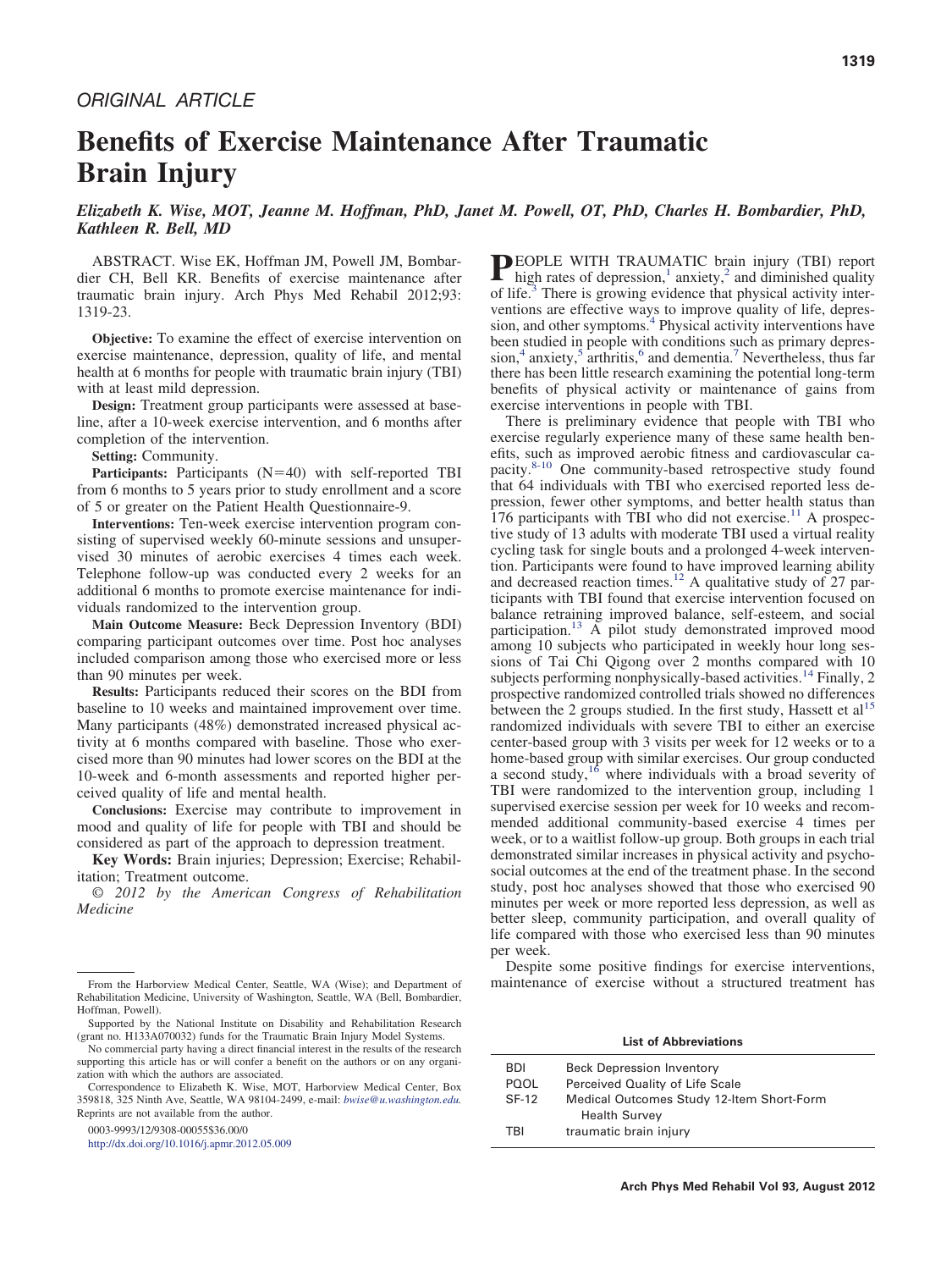been typically unsuccessful in other populations.<sup>[17,18](#page-4-6)</sup> Exercise maintenance has not been studied in individuals with TBI. Hassett et al<sup>[19](#page-4-7)</sup> attempted to look at factors that increased the engagement of individuals with TBI in their home-based treatment arm, but did not follow individuals after the initial treatment period. In our study, we followed the treatment group for 6 months after the end of the structured intervention period to determine whether our focus on community-based exercise and education would extend any potentially positive benefits. To evaluate whether exercise was maintained for this subsample of the initial randomized controlled trial, we sought to examine the following questions: (1) To what extent were any positive effects of the intervention on exercise, depression, quality of life, and mental health maintained at 6 months? (2) Was there a statistically significant relationship between exercise frequency or duration and participant outcomes, such as depression, quality of life, and mental health? We also examined whether there was any change in activity level from the end of the treatment phase (10wk) to 6 months later.

### **METHODS**

# **Participants**

Participants were individuals randomized to the treatment group in the study investigating the effect of a structured aerobic exercise program on the severity of depressive symptoms in people with TBI, which has been published.<sup>16</sup> Recruitment for the full study took place through posted and online advertisements in the community. Eligibility criteria included a TBI 6 months to 5 years prior to enrollment that was severe enough to have required medical evaluation or hospital admission immediately after injury, based on subject self-report. In addition, participants were required to be between the ages of 18 and 55, have a score of 5 or greater on the Patient Health Questionnaire-9,[20](#page-4-8) indicate at least a mild level of depressive symptoms, and have sufficient cognitive ability to maintain an exercise log and participate in the study either independently or with the assistance of an involved support person. A reasonable threshold of cognitive ability was deemed sufficient if participants were able to contact the study coordinator, arrange transportation, attend study appointments, and participate in the exercise program. Individuals who required assistance from a caregiver were asked to include the caregiver in all sessions to assist as needed. Exclusion criteria included a medical condition that would limit or preclude exercise, current suicidal ideation with intent or plan, current pregnancy, current regular exercise program 3 times a week or more, any physical barrier to the use of standard aerobic exercise equipment, and non-English speakers. If there were concerns about a potential participant's physical abilities, the participant was further screened for eligibility with a physical examination by the study physician (K.R.B.). For the original 10-week randomized controlled trial, eligible participants were randomized to the exercise intervention or to a waitlist control group.<sup>[16](#page-4-5)</sup> This article examines only those who received the exercise intervention and were followed at 6 months. Informed consent was obtained with approval of the University of Washington Human Subjects Division.

# **Procedures**

The initial exercise intervention is described in Hoffman et al.<sup>[16](#page-4-5)</sup> Briefly, the treatment group received 10 weeks of once per week exercise training sessions, conducted by a research educational trainer and a certified athletic trainer at a local community college gymnasium. Each supervised exercise session

included education on exercise, home exercise log review, warm-up exercises, 30 minutes of aerobic exercise, and a cool-down period with planning for future exercise activities. Participants were trained to monitor their heart rate and per-ceived exertion<sup>[21](#page-4-9)</sup> during the aerobic exercise portion of the sessions to be moderately intense. The exercise intensity was adjusted until their heart rate goal was met.

The treatment group was then asked to perform 30 minutes of moderately intense aerobic exercise of their choice 4 times each week outside of the weekly supervised exercise sessions and to keep an exercise log. Participants were given information on free or low-cost exercise groups and facilities, with encouragement to walk, bicycle, or engage in other physical activity if they did not have access to these resources.

*Telephone follow-up phase.* After the 10-week intervention, an outcome evaluation was conducted to compare the treatment and control group for the randomized controlled trial. The treatment group was then followed to provide support and assistance with maintaining their exercise programs via phone every 2 weeks for 6 months by the 2 trainers from the treatment phase. These contacts were individualized to each person's situation and included encouraging ongoing self-monitoring of exercise, discussing strategies to maintain social and environmental support for exercise or how to cope with relapse into nonexercise, and providing general support for positive lifestyle change.

Several strategies were employed during the phone calls to promote maintenance of exercise beyond the intervention period. First, the educational trainer reviewed specific topics covered in the intervention based on principles of social cog-nitive theory<sup>[22](#page-4-10)</sup> and the transtheoretical stages of change model[.23](#page-4-11) These included general information oriented toward motivating change (eg, self-efficacy), as well as information specific to facilitating change related to exercise (eg, identifying exercise-related benefits, reducing exercise barriers, and building social support for exercise). Participants were encouraged to review goals they had set, as well as continue to use self-monitoring, self-reinforcement, and problem-solving to facilitate maintenance of exercise in their daily lives. Finally, the trainer might engage a participant in a cost/benefit analysis to prevent relapse or reduced exercise.

#### **Measures**

Basic demographics were collected including age, sex, marital status, and education. We assessed each participant at baseline, 10 weeks after enrollment into the study, and at 6 months after enrollment.

Measures relating to mood included the Beck Depression Inventory  $(BDI)$ , <sup>[24](#page-4-12)</sup> which measures intensity, severity, and depth of depression, and the Medical Outcomes Study 12-Item Short-Form Health Survey (SF-12) mental component summary, $^{25}$  $^{25}$  $^{25}$  which includes items relating to vitality, social functioning, role-emotional, and mental health. Additionally, we used the Perceived Quality of Life Scale  $(POOL)$ ,<sup>26</sup> a measure of satisfaction with 12 different aspects of life, including an individual's contact with family or friends, contribution to the community, meaning and purpose in life, and happiness. Data on type and amount of exercise were collected using the 7-day physical activity recall.[27](#page-4-15) The following measures were given to all participants at the 3 time points, but are not presented, because there was no change found over time: Analog Pain Scale,<sup>[28](#page-4-16)</sup> Brief Pain Inventory,<sup>28</sup> Traumatic Brain Injury Symptom Checklist, Pittsburgh Sleep Quality Index,<sup>29</sup> Craig Handicap Assessment and Reporting Technique Short-Form,<sup>3</sup> Repeatable Battery for the Assessment of Neuropsychological Status,<sup>[31](#page-4-19)</sup> Trail Making Test parts A and  $B$ ,<sup>[32](#page-4-20)</sup> weight, blood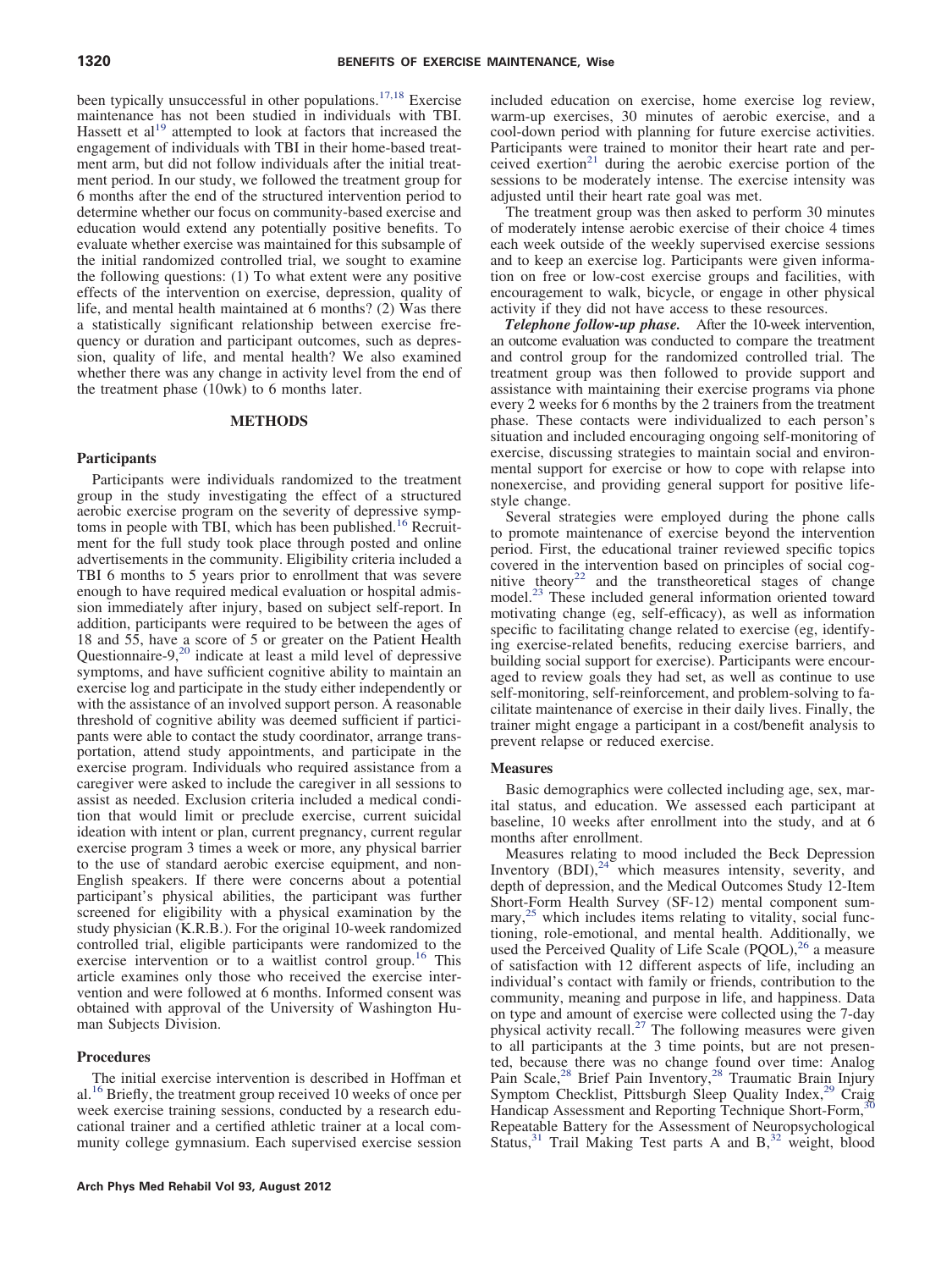<span id="page-2-0"></span>

|  |  |  |  | Table 1: Comparison of Exercise Group Performance Over Time |  |  |
|--|--|--|--|-------------------------------------------------------------|--|--|
|--|--|--|--|-------------------------------------------------------------|--|--|

|                      |                      | <b>Exercise Group</b>  |                        | Change Over Time           |                             |                                |                                  |  |  |
|----------------------|----------------------|------------------------|------------------------|----------------------------|-----------------------------|--------------------------------|----------------------------------|--|--|
| Measure              | Baseline*            | $10wk*$                | $6 \text{mo}^*$        | Baseline to<br>$10$ wk $†$ | 10wk to $6 \text{mo}^1$     | Baseline to<br>$6 \text{mo}^1$ | 3-Way<br>Comparison <sup>#</sup> |  |  |
| <b>BDI</b>           | $-21.7 \pm 9.2$ (40) | $-16.5 \pm 10.3$ (37)  | $-16.0 \pm 11.9$ (32)  | 4.72 $(.009)^{5}$          | $-0.23$ (.901)              | $5.04(.014)^{5}$               | .033 <sup>5</sup>                |  |  |
| Minutes of exercise  |                      |                        |                        |                            |                             |                                |                                  |  |  |
| per week             | $65.5 \pm 76.9$ (40) | $252.0 \pm 278.1$ (37) | $146.6 \pm 184.6$ (29) | $188(0.000)^{5}$           | $-105$ (.036) <sup>§</sup>  | $80(.024)^{5}$                 | .000 <sup>5</sup>                |  |  |
| Days of exercise per |                      |                        |                        |                            |                             |                                |                                  |  |  |
| week                 | $1.28 \pm 1.47$ (40) | $3.68 \pm 2.53$ (37)   | $2.31 \pm 2.55$ (29)   | $2.41(.000)^{5}$           | $-1.66$ (.005) <sup>§</sup> | $1.17(.023)^{5}$               | .000 <sup>5</sup>                |  |  |
| <b>POOL</b>          | $53.9 \pm 19.0$ (40) | $58.4 \pm 20.3$ (37)   | $59.4 \pm 20.4$ (32)   | 5.30(0.070)                | $0.87$ (.742)               | $6.25(.025)^{5}$               | .442                             |  |  |
| SF-12 physical       | $41.6 \pm 12.5$ (40) | $42.0 \pm 12.1$ (37)   | $42.3 \pm 12.2$ (32)   | $-0.12$ (.937)             | 0.32(.842)                  | $-0.86$ (.663)                 | .976                             |  |  |
| SF-12 mental         | $31.8 \pm 10.7$ (40) | $38.3 \pm 11.2$ (37)   | $37.6 \pm 14.4$ (32)   | $6.49(.002)^{5}$           | $-2.31$ (.290)              | $5.75(.031)^{5}$               | .040 <sup>5</sup>                |  |  |

\*Values are mean  $\pm$  SD (sample size).<br>\*Values are the change in group mea

Values are the change in group means (corrected such that a positive value indicates improvement) and *P* value of a paired *t* test or Mann-Whitney *U* test in parentheses.

Values are either analysis of variance (parametric) or Kruskal-Wallis (nonparametric) comparisons of the 3 time periods. § Statistically significant data.

pressure and heart rate in sitting, and distance walking in 6 minutes.

## **Data Analysis**

The primary analysis examined differences on all outcome variables across the 3 time points: baseline, 10 weeks, and 6 months. Paired *t* tests and analysis of variance were used for all continuous outcome measures, and Mann-Whitney *U* tests and Kruskal-Wallis tests were used for nonparametric measures. In addition, a post hoc analysis was performed among individuals who exercised more or less than 90 minutes per week at each time period using the Wilcoxon rank-sum test on measures of depression, quality of life, and general mental health.

# **RESULTS**

# **Demographics**

Initially, 42 individuals were randomized into the exercise group. However, despite meeting initial screening criteria, 2 subjects reported engaging in more than 400 minutes of exercise (meeting exclusion criteria) at the baseline assessment and were dropped from all analyses. Therefore, a total of 40 individuals, who were randomized to the exercise group and then followed for 6 months after the intervention, were included in the analyses. Participants of the initial sample were 38% men, 35% married (vs any other status), 68% white, 95% with high school or higher education, had been injured an average  $\pm$  SD of  $2.1 \pm 1.4$  years, and had an average age  $\pm$  SD of 39.7 $\pm$ 12.6 years. Of the 40 individuals who completed the baseline assessment several were lost to follow-up, with 37 being assessed after the 10-week exercise intervention and 32 assessed after the 6-month maintenance phase. There were significantly fewer women who completed the 6-month assessment. All other

demographic variables were the same for those who did and did not complete the 6-month assessment.

[Table 1](#page-2-0) displays the change in outcome variables over time. Individuals who participated in the exercise intervention reduced their scores on the BDI from baseline to 10 weeks and were able to maintain their improvement over time. There was no significant change in level of depression from 10 weeks to 6 months after baseline assessment. This same pattern of findings held for scores on the SF-12 mental component. Quality of life did not significantly change during the intervention, but the trend suggested improvement.

There was a large increase in minutes of exercise per week after engaging in the exercise intervention. However, some individuals were not able to maintain the level of increased exercise achieved at 10 weeks over the 6-month follow-up period. At baseline, 36% of subjects reported more than 90 minutes of exercise per week. At 10 weeks, 77% of individuals were exercising at least 90 minutes per week. However, the proportion who continued to exercise more than 90 minutes per week decreased to 52% by the 6-month follow-up assessment. For those subjects who completed all 3 assessments  $(n=29)$ , 48% increased or maintained their level of exercise over time, 41% experienced a relapse, 2 individuals did not improve, and 1 person reported exercising less after being enrolled in the intervention. While overall exercise minutes did decrease for these participants, at 6 months they were still exercising significantly more minutes compared with baseline. This same finding held true for days per week of exercise.

[Table 2](#page-2-1) compares those who exercised more than 90 minutes per week with those who exercised less than 90 minutes on the BDI, PQOL, and SF-12 mental component. Results suggest that those who exercised more than 90 minutes had lower scores on the BDI at both the 10-week and 6-month assess-

<span id="page-2-1"></span>**Table 2: Comparison Among Participants Who Exercised More or Less Than 90 Minutes Per Week**

|                             | <b>Baseline</b>          |                          |              | 10wk         |                   |                          |              | 6 <sub>mo</sub> |                          |                          |                    |                    |
|-----------------------------|--------------------------|--------------------------|--------------|--------------|-------------------|--------------------------|--------------|-----------------|--------------------------|--------------------------|--------------------|--------------------|
| Measure                     | $<$ 90 $min$<br>$(n=27)$ | $\geq$ 90min<br>$(n=13)$ | t Test       | WRS          | <90min<br>$(n=9)$ | $\geq$ 90min<br>$(n=28)$ | t Test       | <b>WRS</b>      | $<$ 90 $min$<br>$(n=15)$ | $\geq$ 90min<br>$(n=14)$ | t Test             | <b>WRS</b>         |
| <b>BDI</b>                  | 22.5                     | 20.1                     | .444         | .497         | 24.9              | 13.9                     | $.003*$      | $.006*$         | 18.8                     | 11.8                     | $.046*$            | $.037*$            |
| <b>POOL</b><br>SF-12 mental | 50.9<br>31.0             | 60.1<br>33.5             | .152<br>.483 | .236<br>.497 | 47.6<br>33.0      | 61.9<br>40.0             | .065<br>.104 | .137<br>083     | 53.3<br>32.0             | 67.2<br>43.6             | $.031*$<br>$.017*$ | $.014*$<br>$.014*$ |

Abbreviation: WRS, Wilcoxon rank-sum test.

\*Statistically significant data.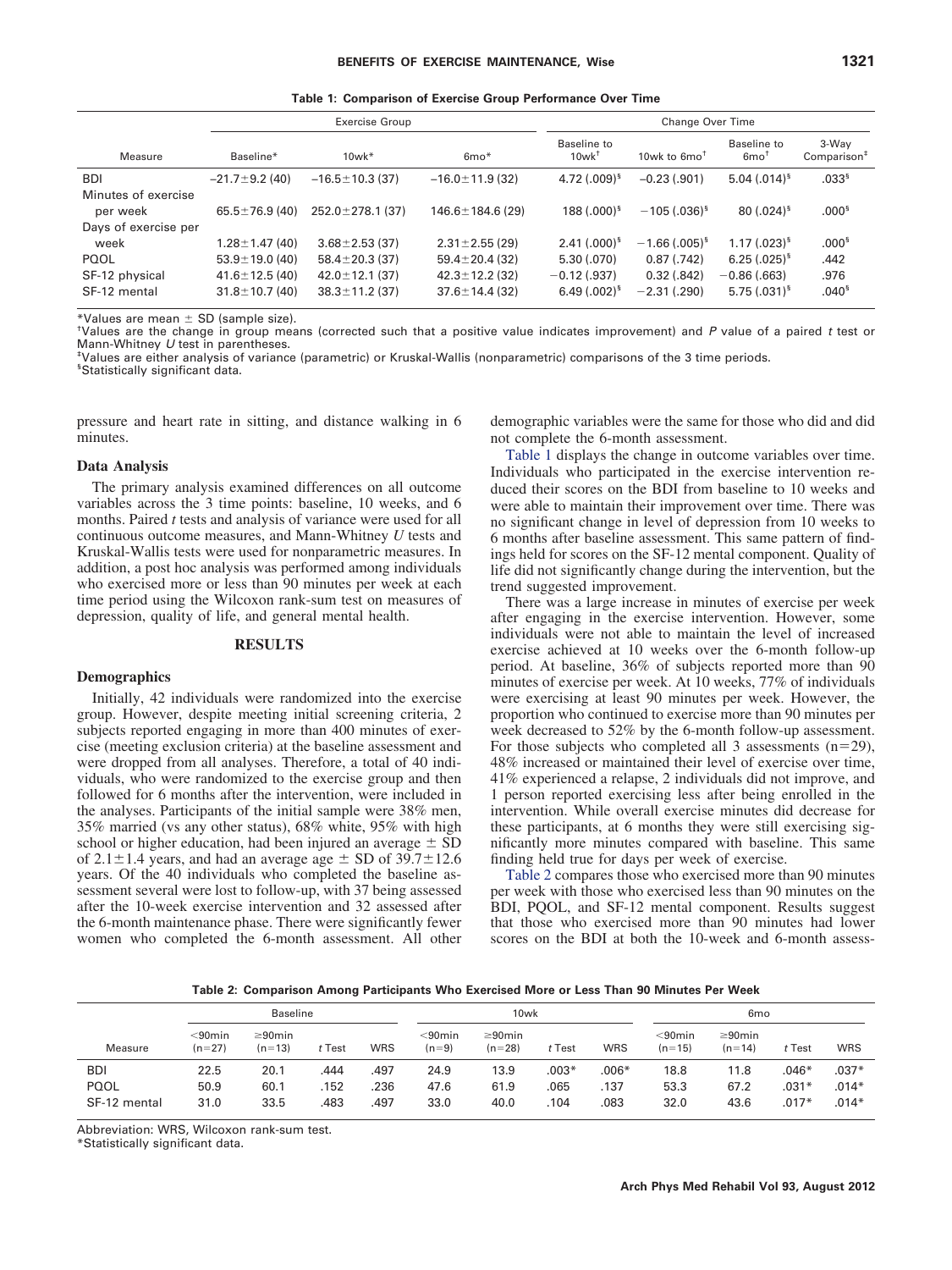ment. In addition, at 6 months, those who continued to exercise more than 90 minutes per week also reported higher perceived quality of life and mental health.

# **DISCUSSION**

The results presented in this article provide an initial look at maintenance of exercise after a structured exercise intervention. Results suggest the duration and frequency of exercise substantially exceeded baseline reports for those individuals who received both the exercise intervention and follow-up telephone calls. Nearly half of the subjects (48%) were able to achieve and sustain increases in physical activity over the 6-month period, and 52% were exercising more than 90 minutes per week at 6 months.

Depression, perceived quality of life, and mental health were all better at 6 months compared with baseline and either continued to improve (BDI and PQOL) or did not decline significantly from 10 weeks to 6 months. The indicators of psychological benefits of the intervention remained stable, despite the decreasing trend in days and minutes of physical activity from 10 weeks to 6 months. We cannot determine whether any maintenance or improvement was because of the receipt of telephone follow-up or because of unmeasured factors. However, these patterns may suggest that time and frequency of exercise do not mediate the effect of the intervention on depression, quality of life, and mental health or that, at 6 months, participants remained above the physical activity threshold needed to maintain these psychological benefits. Our post hoc comparison of subgroups with higher versus lower levels of physical activity supports the latter notion. Those who exercised at least 90 minutes per week reported significantly higher mood, better quality of life, and improved mental health. Taken together, these data support the potential benefit of exercise on depression, quality of life, and mental health in people with TBI.

While level of depression declined, at 6 months the average scores on the BDI remained in the mildly depressed range. The exercise group reported an average of 146.6 minutes of exercise per week, which is just under the minimum recommended minutes of exercise recommended by the American College of Sports Medicine.<sup>[33](#page-4-21)</sup> Previous research has shown that physical activity at this level was associated with greater improvement in depression severity than a lower dose of physical activity. $34$ Higher doses of exercise either in terms of greater exercise intensity or more minutes per week may be needed to achieve more clinically significant improvement in depression severity. In addition, depression after TBI may also be more complex or difficult to treat than primary depression.<sup>[35](#page-4-23)</sup> If this is the case, then exercise should be included in a multimodal treatment approach to depression, which may also include counseling and medication.

There is a dearth of research on effective treatments for depression after TBI. The data in this study are correlational, and more experimental research is needed to verify the relationship between exercise and depression for this population. Future research on exercise interventions regarding the amount of exercise and the optimal methods for initiating<sup>[36](#page-4-24)</sup> and maintaining exercise behavior,  $37$  including telephone support, for those with TBI, is needed. In addition, future research should be informed by multimodal, stepped care approaches to improving depression treatment effectiveness.<sup>3</sup>

## **Study Limitations**

Without a control group for comparison at 6 months, it is difficult to judge the efficacy of the exercise maintenance and

telephone call support aspects of the intervention. The results of this study may not generalize to the larger TBI population given the higher percentage of participants who were women and the overall high level of education. In addition, severity of injury was based on self-report rather than medical record review because of the community-based strategy for enrollment. Exercise dose was also based on self-report, which may have been impacted by participant difficulties with cognition or memory. The data are correlational, and we cannot determine whether exercise led to an improvement in mood and quality of life or whether mood and quality of life led to an increase in exercise. Telephone contact and counseling may also have affected depression directly rather than through maintenance of exercise.<sup>[39](#page-4-27)</sup> Physical parameters, such as aerobic capacity and body mass index, were not available and should be included in future research. In addition, the literature in relation to the maintenance of exercise effects does not provide precise benchmarks. However, the maintenance effects of this study are generally consistent with what would be expected from formal exercise programs emphasizing sustained physical activity with other populations.<sup>3</sup>

# **CONCLUSIONS**

The results of the current study add to the literature, suggesting that exercise can contribute to improvement in mood and quality of life for those with TBI. While there was a decline in minutes exercised after the specific treatment program, the positive effects were maintained. In addition, exercising a minimum of 90 minutes per week was associated with improved mood, quality of life, and mental health. Additional research to determine whether higher levels of exercise can lead to even larger improvements in mood would be beneficial. What means of support are most effective in achieving exercise maintenance for those with TBI is still not determined. However, exercise should be included as part of an approach to depression treatment for individuals with TBI.

#### **References**

- <span id="page-3-0"></span>1. Bombardier CH, Fann JR, Temkin NR, Esselman PC, Barber J, Dikmen SS. Rates of major depressive disorder and clinical outcomes following traumatic brain injury. JAMA 2010;303: 1938-45.
- <span id="page-3-1"></span>2. Whelan-Goodinson R, Ponsford J, Johnston L, Grant F. Psychiatric disorders following traumatic brain injury: their nature and frequency. J Head Trauma Rehabil 2009;24:324-32.
- <span id="page-3-2"></span>3. Wilde EA, Whiteneck GG, Bogner J, et al. Recommendations for the use of common outcome measures in traumatic brain injury research. Arch Phys Med Rehabil 2010;91:1650-60.
- <span id="page-3-4"></span><span id="page-3-3"></span>4. Conn VS. Depressive symptom outcomes of physical activity interventions: meta-analysis findings. Ann Behav Med 2010;39: 128-38.
- <span id="page-3-5"></span>5. Conn VS. Anxiety outcomes after physical activity interventions: meta-analysis findings. Nurs Res 2010;59:224-31.
- 6. Baillet A, Zeboulon N, Gossec L, et al. Efficacy of cardiorespiratory aerobic exercise in rheumatoid arthritis: meta-analysis of randomized controlled trials. Arthritis Care Res (Hoboken) 2010; 62:984-92.
- <span id="page-3-7"></span><span id="page-3-6"></span>7. Sofi F, Valecchi D, Bacci D, et al. Physical activity and risk of cognitive decline: a meta-analysis of prospective studies. J Intern Med 2011;269:107-17.
- 8. Mossberg KA, Amonette WE, Masel BE. Endurance training and cardiorespiratory conditioning after traumatic brain injury. J Head Trauma Rehabil 2010;25:173-83.
- 9. Bateman A, Culpan FJ, Pickering AD, Powell JH, Scott OM, Greenwood RJ. The effect of aerobic training on rehabilitation